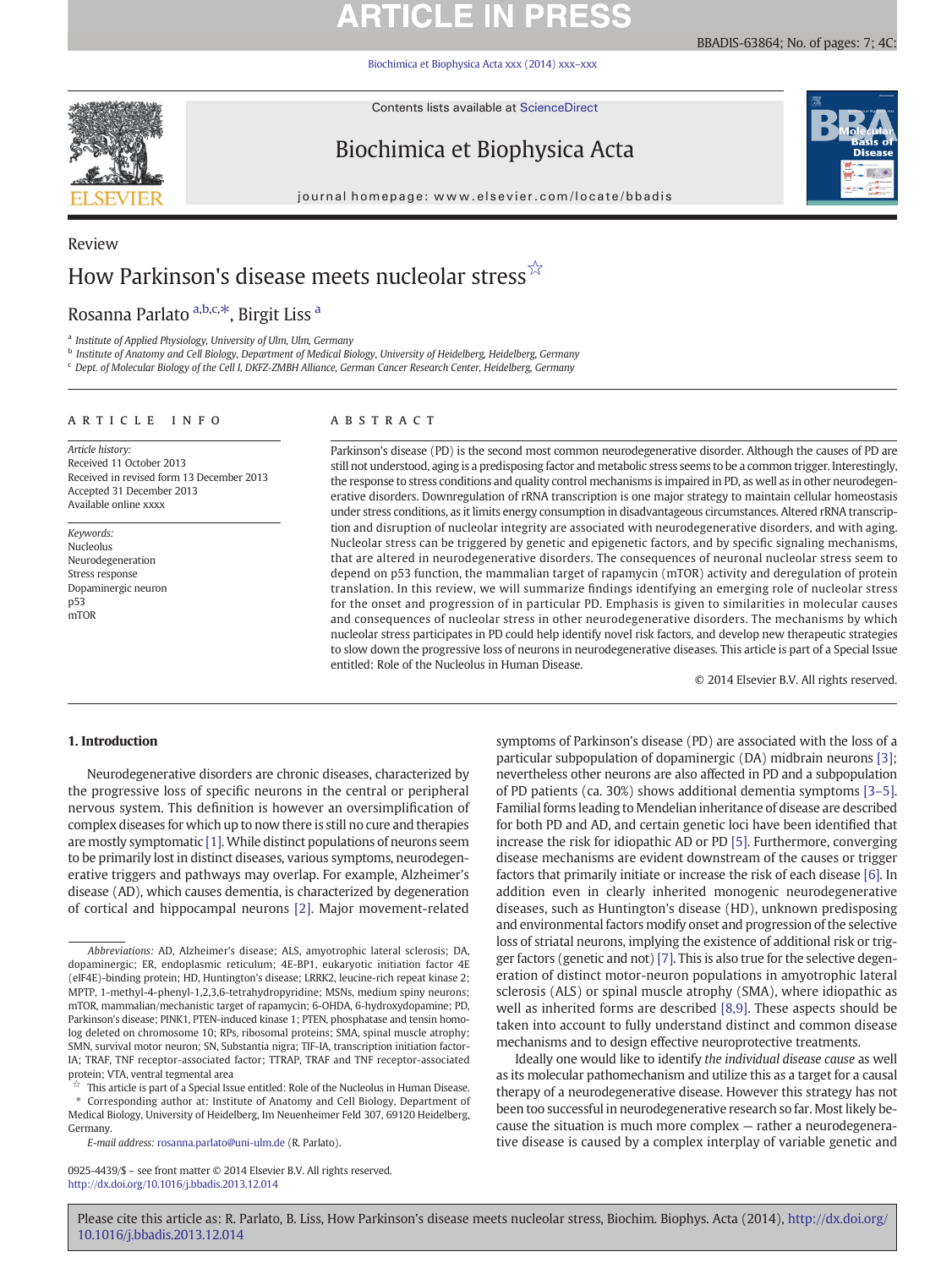environmental factors [\[10,11\]](#page-4-0). Even if there is one specific genetic cause for a disease (e.g. in HD the expanded CAG repeat in the huntingtin gene), the question of when and why its effects become threatening is still unanswered.

Another approach for developing novel therapeutic treatments is based on the identification of downstream neurodegenerative pathways that are common in distinct neurodegenerative diseases. Indeed, such common neurodegenerative determinants and pathways have been identified in the last years: in particular cellular and metabolic stress, such as oxidative stress, proteasomal stress, and nucleolar stress seem to be common events in neurodegenerative disorders [12–[14\].](#page-4-0) Nucleolar stress is an emerging component of the degenerative process, caused by impaired rRNA transcription and altered nucleolar integrity [15]. rRNA transcription itself strongly depends on cellular stress and it is controlled by a combination of genetic and epigenetic factors [16]. rRNA transcription is epigenetically regulated during aging as well as in neurodegenerative diseases like AD and HD e.g. by hypermethylation of rDNA promoter or post-translational modifications of RNA Polymerase I co-factors [\[17](#page-4-0)–20]. Similar findings in PD are still missing, however in light of the emerging role of epigenetics in PD pathogenesis [\[21,22\]](#page-4-0), it is tempting to hypothesize an association with PD as well.

This review aims at presenting evidence for a role of nucleolar stress in PD and other neurodegenerative diseases. We will summarize in particular, mechanisms by which nucleolar stress could play a role in PD progression. These mechanisms include p53-dependent programs, as well as the mammalian/mechanistic target of rapamycin (mTOR) signaling. P53 is a tumor suppressor gene and transcription factor, controlling cell-cycle, apoptosis and genomic stability [23], while mTOR is a phosphatidylinositol 3-kinase-related kinase regulating cell proliferation, protein and RNA synthesis as well as cell survival [24]. Finally, we will summarize evidence that dysregulation of protein translation may cause neurodegenerative disorders including PD.

#### 2. Parkinson's disease and nucleolar stress

PD is the second most common neurodegenerative disorder; it is known to not only cause abnormal motor function (bradykinesia, resting tremor, rigidity and postural instability), but also impair autonomic functions and cognition [3]. Most motor symptoms of PD are caused by a progressive loss of DA midbrain neurons, in particular within the Substantia nigra (SN), while DA neurons within the ventral tegmental area (VTA) remain largely unaffected [\[25,26\]](#page-4-0). Approximately 10–20% of PD is ascribed to familial inherited mutations in PARK1–13 genes, but PD is generally considered a sporadic disease influenced by genetic and environmental risk factors [\[27](#page-5-0)–30].

PD shares with other neurodegenerative disease deficits in mitochondrial and proteasomal/lysosomal function, mechanisms regulating protein quality control, stress response and cell metabolism [\[31,32\].](#page-5-0) Proteasomal and mitochondrial dysfunction is either caused by environmental factors, such as mitochondrial complex I blockers (e.g. rotenone, 1-methyl-4-phenyl-1,2,3,6-tetrahydropyridine/MPTP, paraquat), or proteasomal inhibitors (e.g. epoxomycin), or by genetic factors — like mutations or variations in PARK genes [\[10,27,33,34\].](#page-4-0) Given the relatively late onset (65–85 years) and slow progression of most idiopathic PD cases, identification of molecular mechanisms responsible for maintaining cellular homeostasis as well as compensatory mechanisms might allow a therapeutic intervention in early disease stages, to slow down or even stop the progressive loss of DA neurons in the course of the disease [35].

Nucleolar activity and integrity are tightly linked to the cellular wellbeing and metabolic state [16]. The nucleolus hosts several hundreds of proteins that are shuttled between different cellular compartments [36]. Crucial regulatory functions can be altered by nucleolar disruption and the release of nucleolar proteins to the nucleoplasm [36]. The dynamic retention/release of nucleolar proteins provides a control of cellular functions, including stress response [37]. For example, the nucleoplasmic release of ribosomal proteins upon inhibition of rRNA

synthesis affects p53 turnover with dramatic consequences for cell proliferation, survival and stress response [37]. It seems obvious on the one hand that cells need proper nucleolar activity and protein synthesis to function correctly. On the other hand, down-regulation of rRNA transcription in response to stress conditions allows cells to limit energy expenditure and to keep conducting their functions under minimal regime [16]. However, protracted inhibition of rRNA synthesis results in severe cellular damage and cell death [37].

The nucleolar-dependent mechanisms that are responsible for the switch from life to death are still poorly investigated but they could allow a better understanding on how neurons manage to resist a neurodegenerative process under stress. In this context it is of particular interest that in most common neurodegenerative diseases, neurons are not equally affected by the disease process but rather display a so-called differential vulnerability of distinct neuronal populations to the neurodegenerative process, as illustrated for PD [1].

### 3. Increased nucleolar stress is present in PD and other neurodegenerative disorders

Decreased rRNA synthesis and nucleolar disintegration have been reported in a variety of neurodegenerative disorders [14]. In PD brain autopsies altered nucleolar function and morphology have been described in DA neurons [38]. Initial data show that nucleolar volume in DA neurons is decreased in PD subjects and this is inversely correlated with the disease duration, suggesting metabolic alterations in these neurons [\[39,40\].](#page-5-0) Indeed reduced nucleolar volume has been associated with reduced RNA synthesis [41].

As mentioned, age is the most prominent risk-factor for PD. Interestingly, 18S rRNA levels decrease with aging in humans and mice [\[42,43\],](#page-5-0) and an increased nucleolar fragmentation with age is described [44]. Synthesis of rRNA is downregulated in DA neurons in a pharmacological mouse model of PD based on injection of MPTP, and it is associated with disruption of nucleolar integrity [38]. More recently, decreased nucleolar volume has been reported in the partial unilateral intrastriatal 6-hydroxydopamine (6-OHDA) oxidative stress rat model of PD [45]. Interestingly, in AD, there is also a significant atrophy of the nucleoli [46]; on the other side nucleolar hypertrophy has been linked to neurotoxic β-amyloid deposits and Aβ plaques in the hippocampus of asymptomatic AD subjects [46]. Reduced nucleolar volume and reduced RNA synthesis may reflect neuronal atrophy and in general a suffering neuron, however reduced or altered nucleolar activity could in addition play an active role in the disease progression.

Nucleolar proteins regulating rRNA synthesis and ribosome biogenesis could contribute to the pathophysiological mechanisms of different neurodegenerative diseases, e.g. by mutations or agents affecting their expression and activity [\[18,47](#page-4-0)–55]. DNA damage, a hallmark of neurodegenerative diseases, results in translocation to the nucleoplasm of nucleophosmin (NPM), a multifunctional protein with chaperone activity [56]. Although NPM role in neurodegeneration is not fully characterized, kainic acid-induced neurotoxicity promotes downregulation of NPM in rat hippocampus [47]. In turn, NPM overexpression is neuroprotective, at least in cellular models [47]. A pathogenic role in neurodegeneration has been clearly reported for nucleolin. Nucleolin is a phosphoprotein that interacts with mutant RNAs in polyglutaminopathies like HD, resulting in its reduced binding to rRNA promoters, reduced rRNA transcription and increased nucleolar stress [\[18,49\].](#page-4-0) Interestingly, nucleolin is downregulated in SN tissues from PD subjects and in a DA cellular model of PD upon treatment with rotenone [48]. Nucleolin associates with  $\alpha$ -synuclein (PARK1/PARK4) and DJ-1 (PARK7), two genes whose mutations can cause familial forms of PD [50]. The impact of nucleolin on rRNA transcription has not been addressed in this model; nevertheless nucleolin overexpression is neuroprotective and its downregulation promotes neuronal death in a PD cellular model [48] and in various models of polyglutaminopathies [\[18,49\]](#page-4-0). Another example is the ribonuclease angiogenin that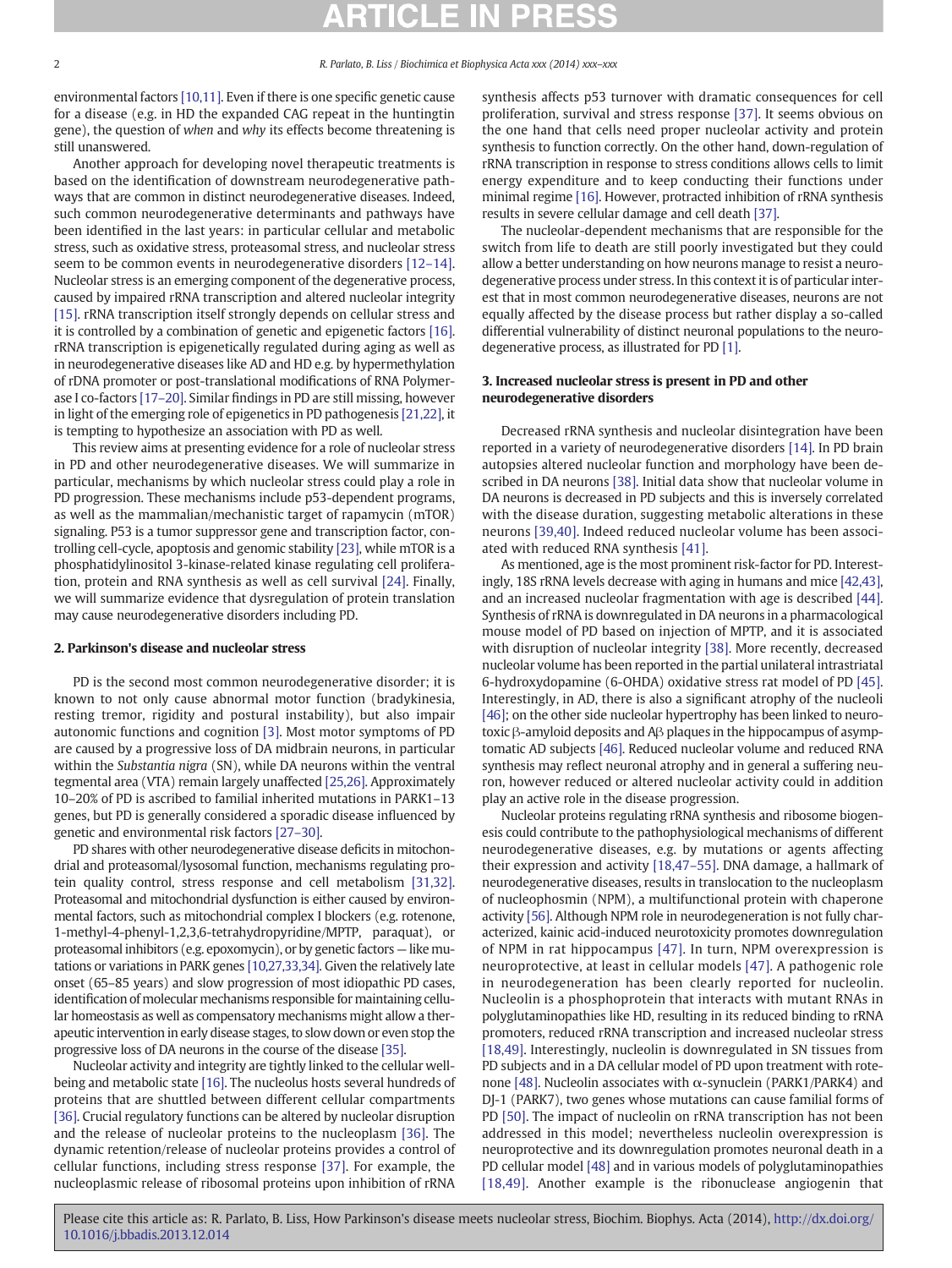translocates to the nucleoli upon growth stimuli where it promotes rRNA transcription [51]. Angiogenin variants are frequent in PD and ALS and could be predisposing factors in both diseases [57]. Notably, angiogenin is downregulated in transgenic mice overexpressing human wildtype α-synuclein [58]. Angiogenin knockdown leads to cell death while its overexpression promotes neuronal survival in models of ALS [59]. Similarly angiogenin reduces cell death in cellular PD models based on MPP<sup>+</sup> and rotenone treatment [53]. However in a recent in vivo study in the MPTP mouse model of PD where angiogenin was overexpressed by stereotactic injection in DA neurons, these neurons were not protected from degeneration [60]. Nevertheless it is not only the level of angiogenin expression but also its localization that plays a role in the regulation of neuronal survival [61]. Indeed it has been shown that angiogenin promotes rRNA transcription under permissive growth conditions: under stress conditions angiogenin translocates to the cytoplasm reducing protein translation and increasing cell survival [61]. Survival motor neuron (SMN) protein is mutated in SMA [55]. Interestingly wild-type SMN is associated in a complex with NPM and nucleolin [62]. However in SMA patient-derived fibroblasts mutant SMN is not associated with NPM and nucleolin [62]. Future research should explain whether altered distribution of mutant SMN plays a role in the pathogenesis of SMA.

The role of relocalization of nucleolar proteins in neuronal survival has been demonstrated in other systems. Increased pre-rRNA biogenesis and reduced mature 18S and 28S rRNA have been recently reported in a cellular proteasomal inhibition model of PD [63]. In the nucleolus, TRAF and TNF receptor-associated protein (TTRAP) is a multifunctional protein that can control levels of rRNA precursor and processing intermediates [\[64,65\].](#page-5-0) In response to proteasome inhibition, TTRAP accumulates in nucleolar cavities and regulates rRNA processing [65]. Silencing TTRAP expression causes alterations in rRNA biogenesis during proteasome impairment, with a decrease of pre-rRNA and an accumulation of processing intermediates [65]. Notably the PD associated mutant protein DJ-1 L166P that results in a misfolded protein and aggregate formation impairs TTRAP localization in the nucleolar cavities and rRNA transcription [63]. Hence, these studies show that impaired nucleolar function may be specifically triggered by a diseaseassociated mutant protein and suggest a novel pathophysiological mechanism in PD. Interestingly, this mechanism is similar to that identified in polyglutaminopathies, like HD, in which mutant mRNAs interfere with RNA polymerase I transcription [\[18,49\].](#page-4-0) Noteworthy, these findings indicate that inhibition of rRNA transcription can be a primary event of the degenerative process.

#### 4. Animal models of induced nucleolar stress

Although nucleolar stress appears to be a common component of neurodegenerative disorders [\[14,15\]](#page-4-0), only recently the cellular and molecular consequences of impaired rRNA synthesis and nucleolar disruption have been systematically explored in the nervous system. Mouse models in which nucleolar stress is induced in specific neuronal populations at a defined time-point have been generated, based on the conditional ablation of the transcription factor TIF-IA [66]. TIF-IA is essential for the recruitment of RNA polymerase I to the rRNA promoters [66]. TIF-IA activity is tightly regulated by mitogenic signals, growth stimuli, oxidative stress, cellular energy status and ER stress, and it represents an essential crossroad in the control of rRNA transcription under stress conditions [\[41,67,68\].](#page-5-0) Therefore conditional ablation of TIF-IA by the Cre-loxP system is a convenient tool to mimic nucleolar stress in specific cellular and developmental/aging contexts (Table 1). Conditional TIF-IA ablation in embryonic neural progenitors using the Nestin-Cre transgenic line leads to rapid loss of developing neurons starting E11.5 by p53-dependent apoptosis and anencephaly [69]. On the contrary, cell-specific TIF-IA ablation in distinct postmitotic neurons results in their slowly progressive degeneration; in addition these studies reveal that hippocampal, DA and dopaminoceptive neurons can survive for several months under nucleolar stress [\[38,69](#page-5-0)–71]. This slow progression allows the analysis of the sequence of events triggered by nucleolar stress in distinct neuronal populations (Table 1). Interestingly, DA-specific TIF-IA ablation results in mutant mice, characterized by behavioral and cellular features reminiscent of PD, including progressive and preferential loss of DA neurons in the SN vs VTA DA neurons, as well as marked behavioral deficiencies (slowness of movement, gait and posture disturbances) [38]. Importantly, selective impairment of nucleolar activity at the age of two months in DA neurons leads to mitochondrial dysfunction and increased oxidative damage, characteristics shared by various neurodegenerative diseases, such as PD, HD, AD and ALS, and summarized in Table 2. This Table shows mechanisms either "associated" with a disease (meaning that they are described in human and/or animal models), or "directly related" to a disease (meaning that they are proven to be caused/triggered by mutant RNAs or proteins based on experimental evidence). We refer to recent reviews and original articles for detailed information (see Table 2). Interestingly, most of the mechanisms involved in these listed neurodegenerative diseases [31] are also described in conditional TIF-IA knock-out mice (cKO), in particular DA and striatal specific models (Table 2).

How nucleolar stress could lead to mitochondrial dysfunction, increased oxidative damage and finally neurodegeneration is discussed in the next paragraph.

### 5. Nucleolar stress can induce mitochondrial dysfunction and neurodegeneration in PD and other neurodegenerative diseases: role of mTOR

Abnormalities in protein synthesis are common to PD and may be related to impaired Akt-mTOR signaling [72–[74\]](#page-5-0). First evidence that nucleolar stress also leads to downregulation of mTOR was indeed derived from the DA-specific inducible TIF-IA knock-out mice [38]. Recent analysis of conditional mutant mice lacking TIF-IA in striatal medium spiny neurons (MSNs) revealed that mTOR activity is inhibited also in these neurons and that p53 increases the phosphatase PTEN (phosphatase and tensin homolog deleted on chromosome 10), a well-known inhibitor of the mTOR signaling. Remarkably, a mouse model of spinocerebellar ataxia characterized by increased DNA damage and

Table 1

Temporal link between nucleolar stress, p53, oxidative damage and cell death in distinct TIF-IA conditional mutant mice.

| Cre recombinase activity                                                                            | Nucleolar stress        | Increased p53 protein      | Oxidative damage     | Cell death                                                                |
|-----------------------------------------------------------------------------------------------------|-------------------------|----------------------------|----------------------|---------------------------------------------------------------------------|
| Neural and glial progenitors (E9.5)<br>Adult hippocampal neurons <sup>c</sup><br>DA neurons (E13.5) | E11.5<br>month<br>E18.5 | E11.5<br>3 months<br>E18.5 | n.d.<br>n.d.<br>n.d. | $E11.5^{a,b}$<br>3 months $b,d$<br>E18.5 <sup>a</sup><br>P15 <sup>d</sup> |
| Adult DA neurons <sup>c</sup><br>Dopaminoceptive neurons (E16.5)                                    | 2 weeks<br>month        | 2 weeks<br>2 months        | month<br>2 months    | 2 months <sup>d</sup><br>3 months <sup>b</sup>                            |

<sup>a</sup> Analyzed by activated caspase-3.

<sup>b</sup> Analyzed by Terminal deoxynucleotydil transferase dUTP end labeling, TUNEL assay.

Induced by tamoxifen injection in 2-month old mice and analyzed at the indicated stages.

Analyzed by neuronal loss.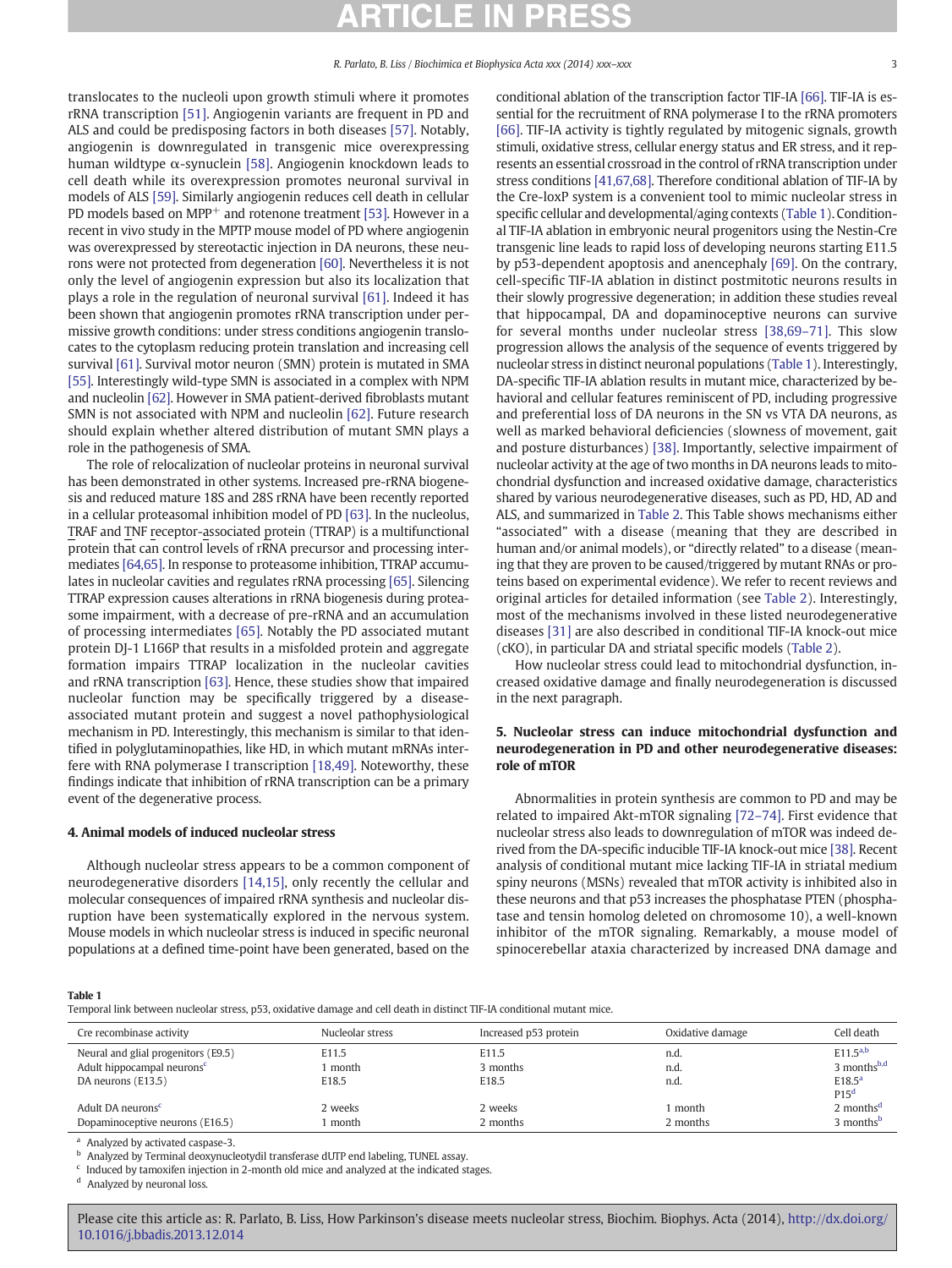nucleolar stress also shows increased level of p53 and PTEN in the affected cerebellum [75]. Moreover, mTOR inhibition in MSNs promotes autophagy highlighting an initial neuroprotective effect triggered by nucleolar stress [70]. Further analysis of the conditional mutant mice lacking both TIF-IA and PTEN indicates that this neuroprotective effect could depend on PTEN [70]. In fact the loss of TIF-IA and PTEN results in upregulation of mTOR, block of autophagy and accelerated neuronal death [70]. This is of particular importance as altered autophagy provides another trigger factor of PD [\[76,77\]](#page-5-0). Nevertheless, absence of PTEN and activation of the mTOR pathway are partially neuroprotective in adult DA neurons lacking TIF-IA [78]. Indeed double mutants lacking both TIF-IA and PTEN show improved motor performance on the rotarod test in comparison to TIF-IA single mutants [78]. These distinct findings for the role of PTEN and mTOR in MSN- or DA-specific postmitotic neurons under nucleolar stress point to a context- and time-specific role of the mTOR pathway for neuronal survival.

The analysis of the conditional TIF-IA models indicates a dual role of that nucleolar stress: initially it could trigger a neuroprotective defense response, in particular by inducing autophagy [70]. However, enduring nucleolar stress also leads to impaired mitochondrial function and increased oxidative stress, and ultimately slowly progressing neuronal death [\[38,70\].](#page-5-0) In this view, these findings suggest that the identification of acute as well as chronic regulators and downstream effectors of impaired nucleolar function can help to better understand disease progression and might open avenues for the development of novel neuroprotective therapeutic strategies.

### 6. Nucleolar stress can induce mitochondrial dysfunction and neurodegeneration in PD: role of p53

Besides mTOR pathways, it is well known that the nucleolus transmits cellular stress signals to the p53 pathways [79]. Upon disruption of the nucleolus, several ribosomal proteins (RPs) are released into the nucleoplasm and bind to the E3 ubiquitin ligase Mdm2 [37]. Mdm2 promotes p53 degradation, but when bound to RPs it does not function correctly, leading to accumulation of p53 with context-dependent consequences on cell viability and metabolism [80]. Inhibition of p53 has been shown to be neuroprotective in the MPTP model of PD [81]. Interestingly p53 activity is linked to several genes with a causative role in PD [82]. For example, in response to oxidative stress, p53 transcriptionally upregulates the ubiquitin ligase parkin (PARK2) and promotes mitochondrial respiration and antioxidant defense [83]. In turn parkin downregulates p53 transcription limiting the negative consequences of its increased activity [84]. These results show that parkin can function also as transcriptional repressor by interacting with p53 promoter. However mutant parkin loses this neuroprotective function, offering an explanation how this mutation could result in p53 induction and apoptotic cell death [\[84,85\]](#page-6-0). Interestingly parkin positively regulates another gene with a causative role in PD DJ-1 (PARK7) by inhibiting p53; again this neuroprotective function is lost by mutant parkin [86]. These findings link these (and additional) factors to a complex signaling network, that might be jointly altered in a cell-specific fashion in neurodegenerative disease, like PD.

To add complexity, p53 also plays a role in the downregulation of mTOR activity, observed in both DA and dopaminoceptive MSNs upon nucleolar stress [\[38,70\]](#page-5-0). In Drosophila, mutations in PINK1 (PARK6), parkin (PARK2) or leucine-rich repeat kinase 2 (LRRK2/PARK8) genes result in dysregulated translation, increased sensitivity to oxidative stress and age-related loss of DA neurons [\[87,88\]](#page-6-0). This phenotype is linked to abnormal phosphorylation of the eukaryotic initiation factor 4E (eIF4E)-binding protein (4E-BP1) [88]. Hypophosphorylation of 4E-BP1 is required for its function as a repressor of protein translation [24]. By phosphorylating 4E-BP1 mTOR promotes protein translation [24]. Interestingly in these Drosophila mutants inhibition of TOR by rapamycin represses protein translation and prolong neuronal survival [\[87,88\].](#page-6-0) In line with these results, PINK1 (PARK6) knock-out mice

|                                               | Altered nucleolar function                                | Mitochondrial dysfunction                   | Oxidative damage                     | p53 activity                           | Aberrant autophagy                     | Aggregated/misfolded proteins     | Neuroinflammation                    |
|-----------------------------------------------|-----------------------------------------------------------|---------------------------------------------|--------------------------------------|----------------------------------------|----------------------------------------|-----------------------------------|--------------------------------------|
| PD (idiopatic /inherited)                     | Associated/directly<br>related[38,63]                     | Associated/directly<br>related [32]         | Associated/directly<br>related [96]  | Associated/directly<br>related [84,97] | Associated/directly<br>related [98,99] | Associated/directly related [3]   | Associated [100]                     |
| HD (inherited)                                | 18,20,49,70,101]<br>Directly related                      | Associated/directly<br>related [32,102]     | Associated [103]                     | Associated [104]                       | Associated [105]                       | Directly related [106]            | Associated [107]                     |
| AD (idiopatic /inherited)                     | Associated [17,108,109]                                   | Associated/directly<br>related [32]         | Associated [110]                     | Associated [111]                       | Directly related [112]                 | Directly related [113]            | Associated/directly<br>related [114] |
| ALS (idiopatic /inherited)<br>SMA (inherited) | Associated/directly<br>related [51]                       | related [32,115,116]<br>Associated/directly | Associated/directly<br>related [117] | Associated [118]                       | Associated/directly<br>related [119]   | Associated/directly related [120] | Associated 121                       |
| TIF-IA CKO                                    | Directly related [38,69,70]<br>Partially analyzed [54,55] | Associated [38]                             | Associated [38,70]                   | Associated [38,69,70]                  | Associated [70]                        | Not analyzed                      | Associated [38,70]                   |

Table 2

 $\vert$  al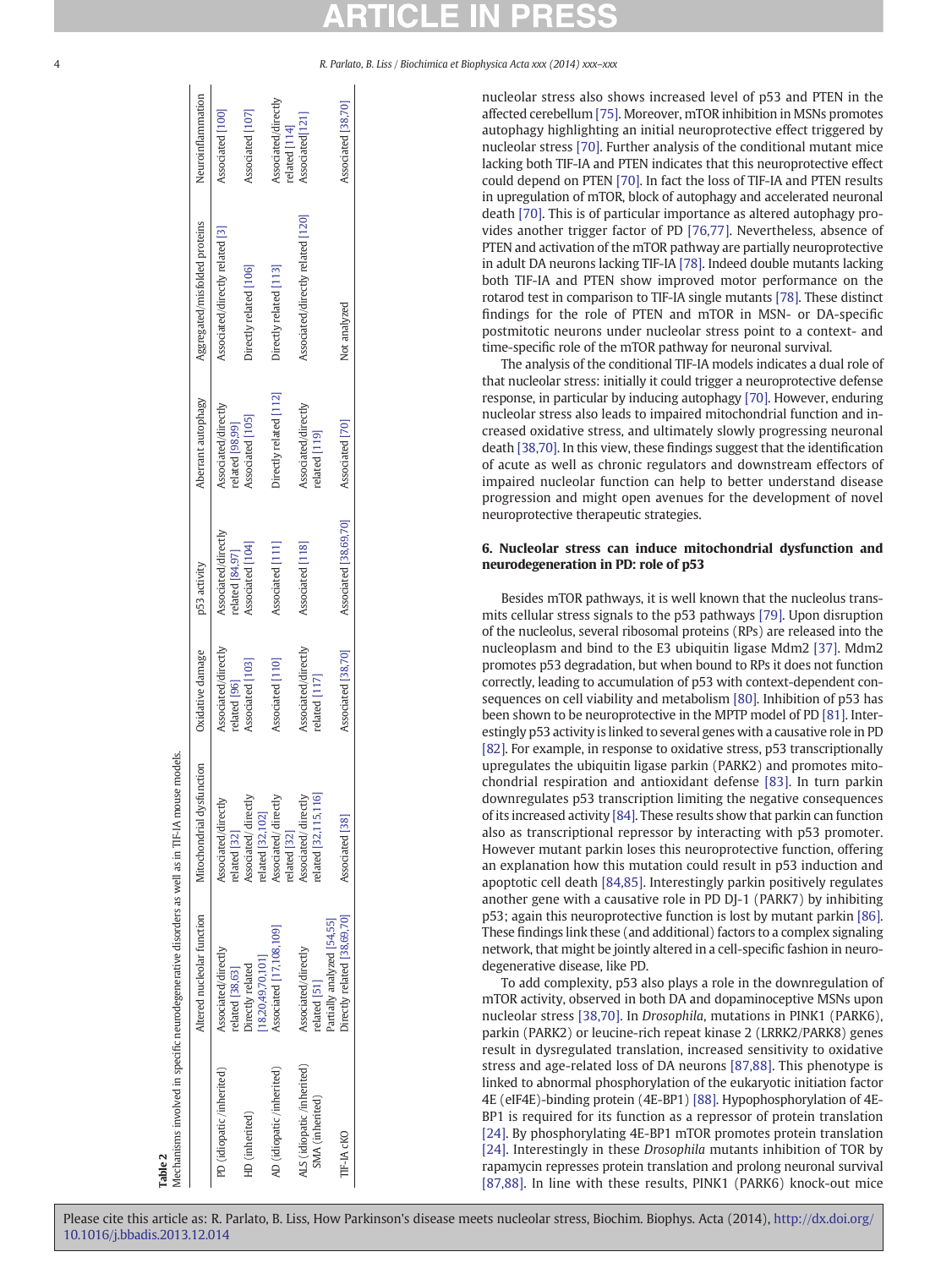<span id="page-4-0"></span>show reduced mTOR activity and decreased levels of phosphorylated ribosomal S6 protein, another target of mTOR [89]. However 4E-BP1 has not been confirmed as a substrate of LRRK2 in mammalian brain and it is not clear whether mutant LRRK2 participates to the abnormal protein translation observed in PD [90]. Nevertheless other regulators of protein translation are emerging in PD in particular variants in the eukaryotic translation initiation factor 4-gamma 1 gene (EIF4G1) are associated with familial PD forms [91]. It is tempting to speculate that deficits of protein translation are common to several neurodegenerative diseases. As strongly indicated by a recent study, e.g. increased phosphorylation of α-subunit of eukaryotic translation initiation factor 2 (eIF2 $\alpha$ ) reduces protein translation in PD mouse models [92].

### 7. Open questions and perspectives

This review summarizes a series of intriguing studies that link PD to alterations in nucleolar function, and it offers mechanisms by which nucleolar stress could lead to selective neurodegeneration. However, in particular the selective neurodegeneration of distinct neuronal populations, a hallmark of all neurodegenerative diseases, needs further investigation.

The animal models based on inducible nucleolar stress at a defined time-point in specific neuronal populations offer one novel and unique tool to further study functional and molecular consequences of nucleolar stress in different contexts, and to identify central regulatory — and potentially neuroprotective pathways [\[38,69,70,78\]](#page-5-0). Interestingly, the characteristic differential vulnerability of DA midbrain subpopulations observed in PD and its animal models (SN versus VTA) [\[93,94\],](#page-6-0) is indeed present in the DA-specific TIF-IA models, despite induction of nucleolar stress and increased p53 also in all DA midbrain neurons [38]. This finding points to an additional intrinsic factor that renders SN DA neurons particularly vulnerable to nucleolar stress and other neurodegenerative triggers. Another explanation could be that TIF-IA expression and function might be lower in more resistant (e.g. VTA DA) neurons compared to highly vulnerable (e.g. SN DA) neurons. In this context, it is interesting to note that neurotrophins like BDNF control TIF-IA [95]. However, up to now a cell-specific analysis of neuronal TIF-IA expression in health, aging, and disease is missing.

Other open questions are related to the age- or disease-stagespecific effects of nucleolar stress and the neuroprotective role of rRNA synthesis. It would be important to establish at what levels nucleolar stress might trigger protective responses, or might become deleterious to a certain neuron, and what factors could contribute to those nucleolar stress levels. For example, do PARK gene mutations chronically alter nucleolar activity and integrity selectively in the most vulnerable population of SN DA neurons? And can reduction of nucleolar stress reduce the distinct phenotypes of the PARK mouse models? To start answering to these questions the cellular and molecular consequences of nucleolar stress in combination with genetic mutations underlying PD should be addressed. These studies could open avenues to identify novel disease pathways, and also to novel therapeutic approaches. However, to reach that desired goal, much further research and insight into the emerging converging role of nucleolar dysfunction – in interplay with other environmental and genetic factors and disease pathways – in PD and other neurodegenerative disease are essential.

#### Funding

This work was supported by the program for medical genome research (NGFNplus) with financial support from the German Federal Ministry for Education and Research (BMBF), under the support code 01GS08141, the DFG (LI 1745/1-1) and the Alfried Krupp Prize (to B.L.).

### Conflict of interest

The authors declare no conflict of interest.

### Acknowledgements

We thank Profs. G. Auburger, Drs. S. Gispert and K.L. Tucker for the insightful and constructive discussions related to the content of this review.

#### References

- [1] M.P. Mattson, T. Magnus, Ageing and neuronal vulnerability, Nat. Rev. Neurosci. 7 (2006) 278–294.
- [2] C.F. Lippa, J.E. Duda, M. Grossman, H.I. Hurtig, D. Aarsland, B.F. Boeve, D.J. Brooks, D.W. Dickson, B. Dubois, M. Emre, S. Fahn, J.M. Farmer, D. Galasko, J.E. Galvin, C.G. Goetz, J.H. Growdon, K.A. Gwinn-Hardy, J. Hardy, P. Heutink, T. Iwatsubo, K. Kosaka, V.M. Lee, J.B. Leverenz, E. Masliah, I.G. McKeith, R.L. Nussbaum, C.W. Olanow, B.M. Ravina, A.B. Singleton, C.M. Tanner, J.Q. Trojanowski, Z.K. Wszolek, DLB and PDD boundary issues: diagnosis, treatment, molecular pathology, and biomarkers, Neurology 68 (2007) 812–819.
- [3] H. Braak, E. Ghebremedhin, U. Rub, H. Bratzke, K. Del Tredici, Stages in the development of Parkinson's disease-related pathology, Cell Tissue Res. 318 (2004) 121–134.
- [4] C.H. Hawkes, K. Del Tredici, H. Braak, A timeline for Parkinson's disease. Parkinsonism Relat. Disord. 16 (2010) 79–84.
- [5] V. Moskvina, D. Harold, G. Russo, A. Vedernikov, M. Sharma, M. Saad, P. Holmans, J.M. Bras, F. Bettella, M.F. Keller, N. Nicolaou, J. Simon-Sanchez, J.R. Gibbs, C. Schulte, A. Durr, R. Guerreiro, D. Hernandez, A. Brice, H. Stefansson, K. Majamaa, T. Gasser, P. Heutink, N. Wood, M. Martinez, A.B. Singleton, M.A. Nalls, J. Hardy, M.J. Owen, M.C. O'Donovan, J. Williams, H.R. Morris, N.M. Williams, Analysis of genome-wide association studies of Alzheimer disease and of Parkinson disease to determine if these 2 diseases share a common genetic risk, JAMA Neurol. (2013) Aug 5. http://dx.doi.org/10.1001/jamaneurol.2013.448. [Epub ahead of
- print]. [6] V.K. Ramanan, A.J. Saykin, Pathways to neurodegeneration: mechanistic insights from GWAS in Alzheimer's disease, Parkinson's disease, and related disorders, Am. J. Neurodegener. Dis. 2 (2013) 145–175.
- [7] E. Teuling, A. Bourgonje, S. Veenje, K. Thijssen, J. de Boer, J. van der Velde, M. Swertz, E. Nollen, Modifiers of mutant huntingtin aggregation: functional conservation of C. elegans-modifiers of polyglutamine aggregation, PLoS Curr. 3 (2011) RRN1255.
- [8] P.M. Andersen, A. Al-Chalabi, Clinical genetics of amyotrophic lateral sclerosis: what do we really know? Nat. Rev. Neurol. 7 (2011) 603–615.
- [9] A.H. Burghes, C.E. Beattie, Spinal muscular atrophy: why do low levels of survival motor neuron protein make motor neurons sick? Nat. Rev. Neurosci. 10 (2009) 597–609.
- [10] S.M. Goldman, Environmental toxins and Parkinson's disease, Annu. Rev. Pharmacol. Toxicol. 54 (2014) 141–164.
- [11] Y. Lee, V.L. Dawson, T.M. Dawson, Animal models of Parkinson's disease: vertebrate genetics, Cold Spring Harb. Perspect. Med. 2 (2012).
- [12] A. Johri, M.F. Beal, Mitochondrial dysfunction in neurodegenerative diseases, J. Pharmacol. Exp. Ther. 342 (2012) 619–630.
- [13] J.J. Hoozemans, W. Scheper, Endoplasmic reticulum: the unfolded protein response is tangled in neurodegeneration, Int. J. Biochem. Cell Biol. 44 (2012) 1295–1298.
- [14] R. Parlato, G. Kreiner, Nucleolar activity in neurodegenerative diseases: a missing piece of the puzzle? J. Mol. Med. (Berl.) 91 (2013) 541–547.
- [15] M. Hetman, M. Pietrzak, Emerging roles of the neuronal nucleolus, Trends Neurosci. 35 (2012) 305–314.
- [16] I. Grummt, The nucleolus-guardian of cellular homeostasis and genome integrity, Chromosoma 122 (6) (2013) 487–497.
- [17] M. Pietrzak, G. Rempala, P.T. Nelson, J.J. Zheng, M. Hetman, Epigenetic silencing of nucleolar rRNA genes in Alzheimer's disease, PLoS One 6 (2011) e22585.
- [18] H. Tsoi, T.C. Lau, S.Y. Tsang, K.F. Lau, H.Y. Chan, CAG expansion induces nucleolar stress in polyglutamine diseases, Proc. Natl. Acad. Sci. U. S. A. 109 (2012) 13428–13433.
- [19] L.M. Garcia Moreno, J.M. Cimadevilla, H. Gonzalez Pardo, M.C. Zahonero, J.L. Arias, NOR activity in hippocampal areas during the postnatal development and ageing, Mech. Ageing Dev. 97 (1997) 173–181.
- [20] J. Lee, Y.J. Hwang, J.H. Boo, D. Han, O.K. Kwon, K. Todorova, N.W. Kowall, Y. Kim, H. Ryu, Dysregulation of upstream binding factor-1 acetylation at K352 is linked to impaired ribosomal DNA transcription in Huntington's disease, Cell Death Differ. 18 (2011) 1726–1735.
- [21] N. Ammal Kaidery, S. Tarannum, B. Thomas, Epigenetic landscape of Parkinson's disease: emerging role in disease mechanisms and therapeutic modalities, Neurotherapeutics 10 (4) (2013) 698–708.
- [22] E. Masliah, W. Dumaop, D. Galasko, P. Desplats, Distinctive patterns of DNA methylation associated with Parkinson disease: identification of concordant epigenetic changes in brain and peripheral blood leukocytes, Epigenetics 8 (2013).
- [23] K.H. Vousden, C. Prives, Blinded by the light: the growing complexity of p53, Cell 137 (2009) 413–431.
- [24] M. Laplante, D.M. Sabatini, mTOR signaling in growth control and disease, Cell 149 (2012) 274–293.
- [25] P. Calabresi, A. Castrioto, M. Di Filippo, B. Picconi, New experimental and clinical links between the hippocampus and the dopaminergic system in Parkinson's disease, Lancet Neurol. 12 (2013) 811–821.
- [26] T. Wichmann, M.R. DeLong, J. Guridi, J.A. Obeso, Milestones in research on the pathophysiology of Parkinson's disease, Mov. Disord. 26 (2011) 1032–1041.

Please cite this article as: R. Parlato, B. Liss, How Parkinson's disease meets nucleolar stress, Biochim. Biophys. Acta (2014), [http://dx.doi.org/](http://dx.doi.org/10.1016/j.bbadis.2013.12.014) [10.1016/j.bbadis.2013.12.014](http://dx.doi.org/10.1016/j.bbadis.2013.12.014)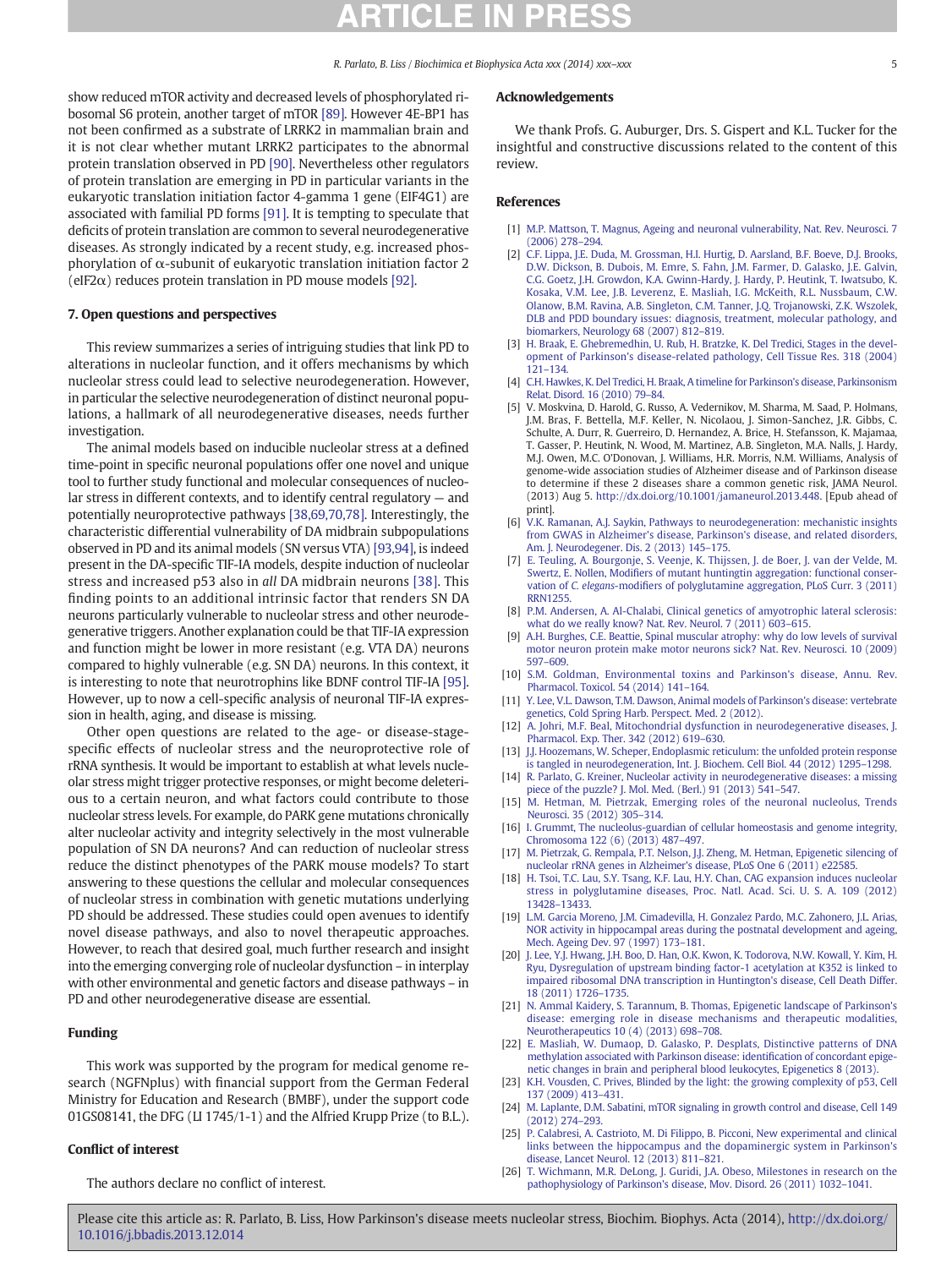- [27] C. Schulte, T. Gasser, Genetic basis of Parkinson's disease: inheritance, penetrance, and expression, Appl. Clin. Genet. 4 (2011) 67–80.
- [28] M.A. Nalls, M. Saad, A.J. Noyce, M.F. Keller, A. Schrag, J.P. Bestwick, B.J. Traynor, J.R. Gibbs, D.G. Hernandez, M.R. Cookson, H.R. Morris, N. Williams, T. Gasser, P. Heutink, N. Wood, J. Hardy, M. Martinez, A.B. Singleton, Genetic comorbidities in Parkinson's disease, Hum. Mol. Genet. (2013) Oct 22. [Epub ahead of print].
- [29] P.M. Antony, N.J. Diederich, R. Kruger, R. Balling, The hallmarks of Parkinson's disease, FEBS J. 280 (23) (2013) 5981–5993.
- [30] F. Cicchetti, J. Drouin-Ouellet, R.E. Gross, Environmental toxins and Parkinson's disease: what have we learned from pesticide-induced animal models? Trends Pharmacol. Sci. 30 (2009) 475–483.
- [31] S. Gandhi, N.W. Wood, Genome-wide association studies: the key to unlocking neurodegeneration? Nat. Neurosci. 13 (2010) 789–794.
- [32] R.K. Chaturvedi, M. Flint Beal, Mitochondrial diseases of the brain, Free Radic. Biol. Med. 63 (2013) 1–29.
- [33] K.S. McNaught, D.P. Perl, A.L. Brownell, C.W. Olanow, Systemic exposure to proteasome inhibitors causes a progressive model of Parkinson's disease, Ann. Neurol. 56 (2004) 149–162.
- [34] J. Trinh, M. Farrer, Advances in the genetics of Parkinson disease, Nat. Rev. Neurol. 9 (2013) 445–454.
- [35] L. Greenbaum, M. Lorberboym, E. Melamed, A. Rigbi, Y. Barhum, Y. Kohn, A. Khlebtovsky, B. Lerer, R. Djaldetti, Perspective: identification of genetic variants associated with dopaminergic compensatory mechanisms in early Parkinson's disease, Front. Neurosci. 7 (2013) 52.
- [36] F.M. Boisvert, S. van Koningsbruggen, J. Navascues, A.I. Lamond, The multifunctional nucleolus, Nat. Rev. Mol. Cell Biol. 8 (2007) 574–585.
- [37] S. Boulon, B.J. Westman, S. Hutten, F.M. Boisvert, A.I. Lamond, The nucleolus under stress, Mol. Cell 40 (2010) 216–227.
- [38] C. Rieker, D. Engblom, G. Kreiner, A. Domanskyi, A. Schober, S. Stotz, M. Neumann, X. Yuan, I. Grummt, G. Schutz, R. Parlato, Nucleolar disruption in dopaminergic neurons leads to oxidative damage and parkinsonism through repression of mammalian target of rapamycin signaling, J. Neurosci. 31 (2011) 453–460.
- [39] D.M. Mann, P.O. Yates, Pathogenesis of Parkinson's disease, Arch. Neurol. 39 (1982) 545–549.
- [40] H.J. Gertz, A. Siegers, J. Kuchinke, Stability of cell size and nucleolar size in Lewy body containing neurons of substantia nigra in Parkinson's disease, Brain Res. 637 (1994) 339–341.
- [41] C. Mayer, I. Grummt, Cellular stress and nucleolar function, Cell Cycle 4 (2005) 1036–1038.
- [42] M. Zampieri, F. Ciccarone, T. Guastafierro, M.G. Bacalini, R. Calabrese, M. Moreno-Villanueva, A. Reale, M. Chevanne, A. Burkle, P. Caiafa, Validation of suitable internal control genes for expression studies in aging, Mech. Ageing Dev. 131 (2010) 89–95.
- [43] E. Boda, A. Pini, E. Hoxha, R. Parolisi, F. Tempia, Selection of reference genes for quantitative real-time RT-PCR studies in mouse brain, J. Mol. Neurosci. 37 (2009) 238–253.
- [44] L. Guarente, Link between aging and the nucleolus, Genes Dev. 11 (1997) 2449–2455.
- [45] M. Healy-Stoffel, S.O. Ahmad, J.A. Stanford, B. Levant, Altered nucleolar morphology in substantia nigra dopamine neurons following 6-hydroxydopamine lesion in rats, Neurosci. Lett. 546 (2013) 26–30.
- [46] D. Iacono, R. O'Brien, S.M. Resnick, A.B. Zonderman, O. Pletnikova, G. Rudow, Y. An, M.J. West, B. Crain, J.C. Troncoso, Neuronal hypertrophy in asymptomatic Alzheimer disease, J. Neuropathol. Exp. Neurol. 67 (2008) 578–589.
- [47] E.M. Marquez-Lona, Z. Tan, S.S. Schreiber, Nucleolar stress characterized by downregulation of nucleophosmin: a novel cause of neuronal degeneration, Biochem. Biophys. Res. Commun. 417 (2012) 514–520.
- [48] W.M. Caudle, E. Kitsou, J. Li, J. Bradner, J. Zhang, A role for a novel protein, nucleolin, in Parkinson's disease, Neurosci. Lett. 459 (2009) 11–15.
- [49] H. Tsoi, H.Y. Chan, Expression of expanded CAG transcripts triggers nucleolar stress in Huntington's disease, Cerebellum 12 (2013) 310–312.
- [50] J. Jin, G.J. Li, J. Davis, D. Zhu, Y. Wang, C. Pan, J. Zhang, Identification of novel proteins associated with both alpha-synuclein and DJ-1, Mol. Cell. Proteomics 6 (2007) 845–859.
- [51] S. Li, G.F. Hu, Angiogenin-mediated rRNA transcription in cancer and neurodegeneration, Int. J Biochem. Mol. Biol. 1 (2010) 26–35.
- [52] A. Dranovsky, I. Vincent, L. Gregori, A. Schwarzman, D. Colflesh, J. Enghild, W. Strittmatter, P. Davies, D. Goldgaber, Cdc2 phosphorylation of nucleolin demarcates mitotic stages and Alzheimer's disease pathology, Neurobiol. Aging 22 (2001) 517–528.
- [53] T.U. Steidinger, D.G. Standaert, T.A. Yacoubian, A neuroprotective role for angiogenin in models of Parkinson's disease, J. Neurochem. 116 (2011) 334–341.
- [54] Y. Piao, T. Hashimoto, S. Takahama, A. Kakita, T. Komori, T. Morita, H. Takahashi, T. Mizutani, K. Oyanagi, Survival motor neuron (SMN) protein in the spinal anterior horn cells of patients with sporadic amyotrophic lateral sclerosis, Brain Res. 1372 (2011) 152–159.
- [55] K.A. Wehner, L. Ayala, Y. Kim, P.J. Young, B.A. Hosler, C.L. Lorson, S.J. Baserga, J.W. Francis, Survival motor neuron protein in the nucleolus of mammalian neurons, Brain Res. 945 (2002) 160–173.
- [56] K. Kalita, D. Makonchuk, C. Gomes, J.J. Zheng, M. Hetman, Inhibition of nucleolar transcription as a trigger for neuronal apoptosis, J. Neurochem. 105 (2008) 2286–2299.
- [57] M.A. van Es, H.J. Schelhaas, P.W. van Vught, N. Ticozzi, P.M. Andersen, E.J. Groen, C. Schulte, H.M. Blauw, M. Koppers, F.P. Diekstra, K. Fumoto, A.L. LeClerc, P. Keagle, B.R. Bloem, H. Scheffer, B.F. van Nuenen, M. van Blitterswijk, W. van Rheenen, A.M. Wills, P.P. Lowe, G.F. Hu, W. Yu, H. Kishikawa, D. Wu, R.D. Folkerth, C.

Mariani, S. Goldwurm, G. Pezzoli, P. Van Damme, R. Lemmens, C. Dahlberg, A. Birve, R. Fernandez-Santiago, S. Waibel, C. Klein, M. Weber, A.J. van der Kooi, M. de Visser, D. Verbaan, J.J. van Hilten, P. Heutink, E.A. Hennekam, E. Cuppen, D. Berg, R.H. Brown Jr., V. Silani, T. Gasser, A.C. Ludolph, W. Robberecht, R.A. Ophoff, J.H. Veldink, R.J. Pasterkamp, P.I. de Bakker, J.E. Landers, B.P. van de Warrenburg, L.H. van den Berg, Angiogenin variants in Parkinson disease and amyotrophic lateral sclerosis, Ann. Neurol. 70 (2011) 964–973.

- [58] T.A. Yacoubian, I. Cantuti-Castelvetri, B. Bouzou, G. Asteris, P.J. McLean, B.T. Hyman, D.G. Standaert, Transcriptional dysregulation in a transgenic model of Parkinson disease, Neurobiol. Dis. 29 (2008) 515–528.
- [59] D. Kieran, J. Sebastia, M.J. Greenway, M.A. King, D. Connaughton, C.G. Concannon, B. Fenner, O. Hardiman, J.H. Prehn, Control of motoneuron survival by angiogenin, J. Neurosci. 28 (2008) 14056–14061.
- [60] T.U. Steidinger, S.R. Slone, H. Ding, D.G. Standaert, T.A. Yacoubian, Angiogenin in Parkinson disease models: role of Akt phosphorylation and evaluation of AAVmediated angiogenin expression in MPTP treated mice, PLoS One 8 (2013) e56092.
- [61] S. Li, G.F. Hu, Emerging role of angiogenin in stress response and cell survival under adverse conditions, J. Cell. Physiol. 227 (2012) 2822–2826.
- [62] S. Lefebvre, P. Burlet, L. Viollet, S. Bertrandy, C. Huber, C. Belser, A. Munnich, A novel association of the SMN protein with two major non-ribosomal nucleolar proteins and its implication in spinal muscular atrophy, Hum. Mol. Genet. 11 (2002) 1017–1027.
- [63] S. Vilotti, M. Codrich, M. Dal Ferro, M. Pinto, I. Ferrer, L. Collavin, S. Gustincich, S. Zucchelli, Parkinson's disease DJ-1 L166P alters rRNA biogenesis by exclusion of TTRAP from the nucleolus and sequestration into cytoplasmic aggregates via TRAF6, PLoS One 7 (2012) e35051.
- [64] S. Zucchelli, S. Vilotti, R. Calligaris, Z.S. Lavina, M. Biagioli, R. Foti, L. De Maso, M. Pinto, M. Gorza, E. Speretta, C. Casseler, G. Tell, G. Del Sal, S. Gustincich, Aggresome-forming TTRAP mediates pro-apoptotic properties of Parkinson's disease-associated DJ-1 missense mutations, Cell Death Differ. 16 (2009) 428–438.
- [65] S. Vilotti, M. Biagioli, R. Foti, M. Dal Ferro, Z.S. Lavina, L. Collavin, G. Del Sal, S. Zucchelli, S. Gustincich, The PML nuclear bodies-associated protein TTRAP regulates ribosome biogenesis in nucleolar cavities upon proteasome inhibition, Cell Death Differ. 19 (2012) 488–500.
- [66] X. Yuan, Y. Zhou, E. Casanova, M. Chai, E. Kiss, H.J. Grone, G. Schutz, I. Grummt, Genetic inactivation of the transcription factor TIF-IA leads to nucleolar disruption, cell cycle arrest, and p53-mediated apoptosis, Mol. Cell 19 (2005) 77–87.
- [67] C. Mayer, J. Zhao, X. Yuan, I. Grummt, mTOR-dependent activation of the transcription factor TIF-IA links rRNA synthesis to nutrient availability, Genes Dev. 18 (2004) 423–434.
- [68] C. Mayer, H. Bierhoff, I. Grummt, The nucleolus as a stress sensor: JNK2 inactivates the transcription factor TIF-IA and down-regulates rRNA synthesis, Genes Dev. 19 (2005) 933–941.
- [69] R. Parlato, G. Kreiner, G. Erdmann, C. Rieker, S. Stotz, E. Savenkova, S. Berger, I. Grummt, G. Schutz, Activation of an endogenous suicide response after perturbation of rRNA synthesis leads to neurodegeneration in mice, J. Neurosci. 28 (2008) 12759–12764.
- [70] G. Kreiner, H. Bierhoff, M. Armentano, J. Rodriguez-Parkitna, K. Sowodniok, J.R. Naranjo, L. Bonfanti, B. Liss, G. Schutz, I. Grummt, R. Parlato, A neuroprotective phase precedes striatal degeneration upon nucleolar stress, Cell Death Differ. 20 (2013) 1455–1464.
- [71] A. Kiryk, K. Sowodniok, G. Kreiner, J. Rodriguez-Parkitna, A. Sonmez, T. Gorkiewicz, H. Bierhoff, M. Wawrzyniak, A.K. Janusz, B. Liss, W. Konopka, G. Schutz, L. Kaczmarek, R. Parlato, Impaired rRNA synthesis triggers homeostatic responses in hippocampal neurons, Front. Cell. Neurosci. 7 (2013) 207.
- [72] R.E. Burke, Intracellular signalling pathways in dopamine cell death and axonal degeneration, Prog. Brain Res. 183 (2010) 79–97.
- [73] L.S. Tain, A.J. Whitworth, Translating translation: regulated protein translation as a biomedical intervention, Fly (Austin) 3 (2009).
- [74] V. Dorval, S.S. Hebert, LRRK2 in transcription and translation regulation: relevance for Parkinson's disease, Front. Neurol. 3 (2012) 12.
- [75] F.C. Baltanas, I. Casafont, E. Weruaga, J.R. Alonso, M.T. Berciano, M. Lafarga, Nucleolar disruption and cajal body disassembly are nuclear hallmarks of DNA damage-induced neurodegeneration in purkinje cells, Brain Pathol. 21 (2011) 374–388.
- [76] A. Ramirez, A. Heimbach, J. Grundemann, B. Stiller, D. Hampshire, L.P. Cid, I. Goebel, A.F. Mubaidin, A.L. Wriekat, J. Roeper, A. Al-Din, A.M. Hillmer, M. Karsak, B. Liss, C.G. Woods, M.I. Behrens, C. Kubisch, Hereditary parkinsonism with dementia is caused by mutations in ATP13A2, encoding a lysosomal type 5 P-type ATPase, Nat. Genet. 38 (2006) 1184–1191.
- [77] I. Ahmed, Y. Liang, S. Schools, V.L. Dawson, T.M. Dawson, J.M. Savitt, Development and characterization of a new Parkinson's disease model resulting from impaired autophagy, J. Neurosci. 32 (2012) 16503–16509.
- [78] A. Domanskyi, C. Geissler, I.A. Vinnikov, H. Alter, A. Schober, M.A. Vogt, P. Gass, R. Parlato, G. Schutz, Pten ablation in adult dopaminergic neurons is neuroprotective in Parkinson's disease models, FASEB J. 25 (2011) 2898–2910.
- [79] C.P. Rubbi, J. Milner, Disruption of the nucleolus mediates stabilization of p53 in response to DNA damage and other stresses, EMBO J. 22 (2003) 6068–6077.
- [80] Y. Zhang, H. Lu, Signaling to p53: ribosomal proteins find their way, Cancer Cell 16 (2009) 369–377.
- [81] W. Duan, X. Zhu, B. Ladenheim, Q.S. Yu, Z. Guo, J. Oyler, R.G. Cutler, J.L. Cadet, N.H. Greig, M.P. Mattson, p53 inhibitors preserve dopamine neurons and motor function in experimental parkinsonism, Ann. Neurol. 52 (2002) 597–606.
- [82] A.J. Levine, C.R. Harris, A.M. Puzio-Kuter, The interfaces between signal transduction pathways: IGF-1/mTor, p53 and the Parkinson disease pathway, Oncotarget 3 (2012) 1301–1307.

<span id="page-5-0"></span>